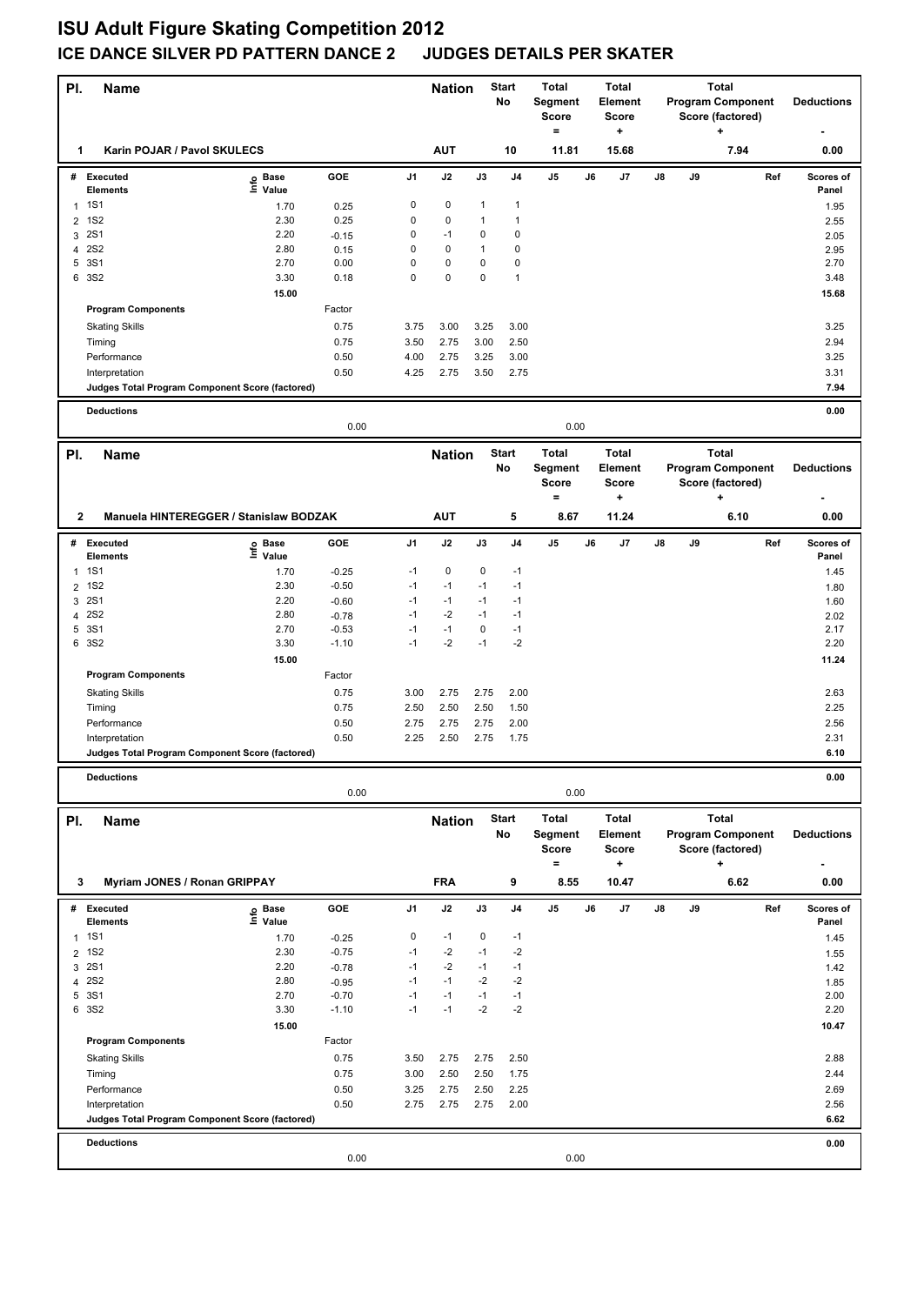| PI.                            | <b>Name</b>                                     |                    |                    |              | <b>Nation</b> |            | <b>Start</b><br>No | <b>Total</b><br>Segment<br><b>Score</b><br>$=$ |    | <b>Total</b><br><b>Element</b><br><b>Score</b><br>٠ |    |    | Total<br><b>Program Component</b><br>Score (factored)<br>٠ |     | <b>Deductions</b>  |
|--------------------------------|-------------------------------------------------|--------------------|--------------------|--------------|---------------|------------|--------------------|------------------------------------------------|----|-----------------------------------------------------|----|----|------------------------------------------------------------|-----|--------------------|
| 4                              | Elisabeth POCK / Pavel LAURENCIK                |                    |                    |              | <b>AUT</b>    |            | 3                  | 7.17                                           |    | 8.84                                                |    |    | 5.50                                                       |     | 0.00               |
| #                              | <b>Executed</b><br><b>Elements</b>              | e Base<br>⊑ Value  | GOE                | J1           | J2            | J3         | J <sub>4</sub>     | J5                                             | J6 | J7                                                  | J8 | J9 |                                                            | Ref | Scores of<br>Panel |
| $\mathbf{1}$                   | <b>1S1</b>                                      | 1.70               | $-0.25$            | 0            | $-1$          | 0          | $-1$               |                                                |    |                                                     |    |    |                                                            |     | 1.45               |
| 2                              | <b>1S2</b>                                      | 2.30               | $-1.00$            | $-2$         | $-3$          | $-1$       | $-2$               |                                                |    |                                                     |    |    |                                                            |     | 1.30               |
| 3                              | <b>2S1</b>                                      | 2.20               | $-0.78$            | $-1$         | $-2$          | $-1$       | $-1$               |                                                |    |                                                     |    |    |                                                            |     | 1.42               |
| 4                              | <b>2S2</b>                                      | 2.80               | $-1.48$            | -2           | -3            | -2         | -2                 |                                                |    |                                                     |    |    |                                                            |     | 1.32               |
| 5                              | 3S1                                             | 2.70               | $-1.10$            | $-1$         | $-2$          | $-1$       | $-2$               |                                                |    |                                                     |    |    |                                                            |     | 1.60               |
| 6                              | 3S2                                             | 3.30               | $-1.55$            | $-2$         | $-3$          | $-1$       | $-2$               |                                                |    |                                                     |    |    |                                                            |     | 1.75               |
|                                |                                                 | 15.00              |                    |              |               |            |                    |                                                |    |                                                     |    |    |                                                            |     | 8.84               |
|                                | <b>Program Components</b>                       |                    | Factor             |              |               |            |                    |                                                |    |                                                     |    |    |                                                            |     |                    |
|                                | <b>Skating Skills</b>                           |                    | 0.75               | 2.75         | 2.50          | 2.50       | 2.00               |                                                |    |                                                     |    |    |                                                            |     | 2.44               |
|                                | Timing                                          |                    | 0.75               | 2.25         | 2.00          | 2.00       | 1.25               |                                                |    |                                                     |    |    |                                                            |     | 1.88               |
|                                | Performance                                     |                    | 0.50               | 2.50         | 2.25          | 2.50       | 1.25               |                                                |    |                                                     |    |    |                                                            |     | 2.13               |
|                                | Interpretation                                  |                    | 0.50               | 3.00         | 2.25          | 2.75       | 1.50               |                                                |    |                                                     |    |    |                                                            |     | 2.38               |
|                                | Judges Total Program Component Score (factored) |                    |                    |              |               |            |                    |                                                |    |                                                     |    |    |                                                            |     | 5.50               |
|                                | <b>Deductions</b>                               |                    |                    |              |               |            |                    |                                                |    |                                                     |    |    |                                                            |     | 0.00               |
|                                |                                                 |                    | 0.00               |              |               |            |                    | 0.00                                           |    |                                                     |    |    |                                                            |     |                    |
| PI.                            | <b>Name</b>                                     |                    |                    |              | <b>Nation</b> |            | <b>Start</b>       | <b>Total</b>                                   |    | <b>Total</b>                                        |    |    | <b>Total</b>                                               |     |                    |
|                                |                                                 |                    |                    |              |               |            | No                 | Segment                                        |    | Element                                             |    |    | <b>Program Component</b>                                   |     | <b>Deductions</b>  |
|                                |                                                 |                    |                    |              |               |            |                    | <b>Score</b>                                   |    | <b>Score</b>                                        |    |    | Score (factored)                                           |     |                    |
|                                |                                                 |                    |                    |              |               |            |                    | $=$                                            |    | +                                                   |    |    | ٠                                                          |     |                    |
| 5                              | Angela JUSTASON / Jeffrey BULLARD               |                    |                    |              | CAN           |            | 1                  | 6.22                                           |    | 8.13                                                |    |    | 5.30                                                       |     | 1.00               |
|                                | # Executed<br>Elements                          | Base<br>e<br>Value | GOE                | J1           | J2            | J3         | J4                 | J5                                             | J6 | J7                                                  | J8 | J9 |                                                            | Ref | Scores of<br>Panel |
| 1                              | <b>1S1</b>                                      | 1.70               | $-0.38$            | $-1$         | $-1$          | 0          | $-1$               |                                                |    |                                                     |    |    |                                                            |     | 1.32               |
| 2                              | <b>1S2</b>                                      | 2.30               | $-0.88$            | -2           | -2            | $-1$       | $-2$               |                                                |    |                                                     |    |    |                                                            |     | 1.42               |
| 3                              | <b>2S1</b>                                      | 2.20               | $-0.48$            | $-1$         | $-2$          | 0          | $\pmb{0}$          |                                                |    |                                                     |    |    |                                                            |     | 1.72               |
| 4                              | <b>2S2</b>                                      | 2.80               | $-1.13$            | $-2$         | $-2$          | $-1$       | $-2$               |                                                |    |                                                     |    |    |                                                            |     | 1.67               |
| 5                              | 3S1                                             | 2.70               | $-2.50$            | $-3$         | -3            | -3         | $-3$               |                                                |    |                                                     |    |    |                                                            |     | 0.20               |
|                                | 6 3S2                                           | 3.30               | $-1.50$            | $-2$         | $-2$          | $-2$       | $-2$               |                                                |    |                                                     |    |    |                                                            |     | 1.80               |
|                                |                                                 | 15.00              |                    |              |               |            |                    |                                                |    |                                                     |    |    |                                                            |     | 8.13               |
|                                | <b>Program Components</b>                       |                    | Factor             |              |               |            |                    |                                                |    |                                                     |    |    |                                                            |     |                    |
|                                | <b>Skating Skills</b>                           |                    | 0.75               | 2.75         | 2.50          | 2.25       | 1.50               |                                                |    |                                                     |    |    |                                                            |     | 2.25               |
|                                | Timing                                          |                    | 0.75               | 2.25         | 2.00          | 2.25       | 1.00               |                                                |    |                                                     |    |    |                                                            |     | 1.88               |
|                                | Performance                                     |                    | 0.50               | 1.75         | 2.25          | 2.50       | 2.00               |                                                |    |                                                     |    |    |                                                            |     | 2.13               |
|                                | Interpretation                                  |                    | 0.50               | 2.50         | 2.25          | 2.50       | 1.75               |                                                |    |                                                     |    |    |                                                            |     | 2.25               |
|                                | Judges Total Program Component Score (factored) |                    |                    |              |               |            |                    |                                                |    |                                                     |    |    |                                                            |     | 5.30               |
|                                | <b>Deductions</b>                               |                    | $-1.00$<br>Falls:  |              |               |            |                    |                                                |    |                                                     |    |    |                                                            |     | $-1.00$            |
|                                |                                                 |                    | 0.00               |              |               |            |                    | 0.00                                           |    |                                                     |    |    |                                                            |     |                    |
| PI.                            | <b>Name</b>                                     |                    |                    |              | <b>Nation</b> |            | <b>Start</b>       | <b>Total</b>                                   |    | <b>Total</b>                                        |    |    | <b>Total</b>                                               |     |                    |
|                                |                                                 |                    |                    |              |               |            | No                 | Segment                                        |    | Element                                             |    |    | <b>Program Component</b>                                   |     | <b>Deductions</b>  |
|                                |                                                 |                    |                    |              |               |            |                    | <b>Score</b>                                   |    | <b>Score</b>                                        |    |    | Score (factored)                                           |     |                    |
|                                |                                                 |                    |                    |              |               |            |                    | $=$                                            |    | $\pmb{\cdot}$                                       |    |    | +                                                          |     |                    |
| 6                              | Jasperina DE VRIES / Klaas DE VRIES             |                    |                    |              | <b>NED</b>    |            | 11                 | 6.15                                           |    | 7.12                                                |    |    | 5.17                                                       |     | 0.00               |
|                                | # Executed                                      | e Base<br>≞ Value  | GOE                | J1           | J2            | J3         | J4                 | J5                                             | J6 | J7                                                  | J8 | J9 |                                                            | Ref | Scores of          |
|                                | <b>Elements</b>                                 |                    |                    |              |               |            |                    |                                                |    |                                                     |    |    |                                                            |     | Panel              |
| $\mathbf{1}$<br>$\overline{2}$ | <b>1S1</b><br><b>1S2</b>                        | 1.70<br>2.30       | $-0.50$<br>$-1.25$ | $-1$<br>$-2$ | $-2$<br>$-3$  | $-1$<br>-3 | 0<br>$-2$          |                                                |    |                                                     |    |    |                                                            |     | 1.20               |
| 3                              | <b>2S1</b>                                      | 2.20               | $-0.95$            | $-1$         | $-3$          | $-1$       | $-1$               |                                                |    |                                                     |    |    |                                                            |     | 1.05<br>1.25       |
|                                | 4 2S2                                           | 2.80               | $-1.83$            | -3           | $-3$          | -3         | $-2$               |                                                |    |                                                     |    |    |                                                            |     | 0.97               |
| 5                              | 3S1                                             | 2.70               | $-1.10$            | $-1$         | $-2$          | $-2$       | $-1$               |                                                |    |                                                     |    |    |                                                            |     | 1.60               |
|                                | 6 3S2                                           | 3.30               | $-2.25$            | $-2$         | -3            | $-3$       | $-3$               |                                                |    |                                                     |    |    |                                                            |     | 1.05               |
|                                |                                                 | 15.00              |                    |              |               |            |                    |                                                |    |                                                     |    |    |                                                            |     | 7.12               |
|                                | <b>Program Components</b>                       |                    | Factor             |              |               |            |                    |                                                |    |                                                     |    |    |                                                            |     |                    |
|                                | <b>Skating Skills</b>                           |                    | 0.75               | 2.75         | 2.00          | 2.00       | 2.25               |                                                |    |                                                     |    |    |                                                            |     | 2.25               |
|                                | Timing                                          |                    | 0.75               | 2.50         | 1.50          | 1.75       | 1.75               |                                                |    |                                                     |    |    |                                                            |     | 1.88               |
|                                | Performance                                     |                    | 0.50               | 3.00         | 1.75          | 2.00       | 2.00               |                                                |    |                                                     |    |    |                                                            |     | 2.19               |
|                                | Interpretation                                  |                    | 0.50               | 2.25         | 1.50          | 2.00       | 2.00               |                                                |    |                                                     |    |    |                                                            |     | 1.94               |
|                                | Judges Total Program Component Score (factored) |                    |                    |              |               |            |                    |                                                |    |                                                     |    |    |                                                            |     | 5.17               |
|                                | <b>Deductions</b>                               |                    |                    |              |               |            |                    |                                                |    |                                                     |    |    |                                                            |     | 0.00               |
|                                |                                                 |                    | 0.00               |              |               |            |                    | 0.00                                           |    |                                                     |    |    |                                                            |     |                    |
|                                |                                                 |                    |                    |              |               |            |                    |                                                |    |                                                     |    |    |                                                            |     |                    |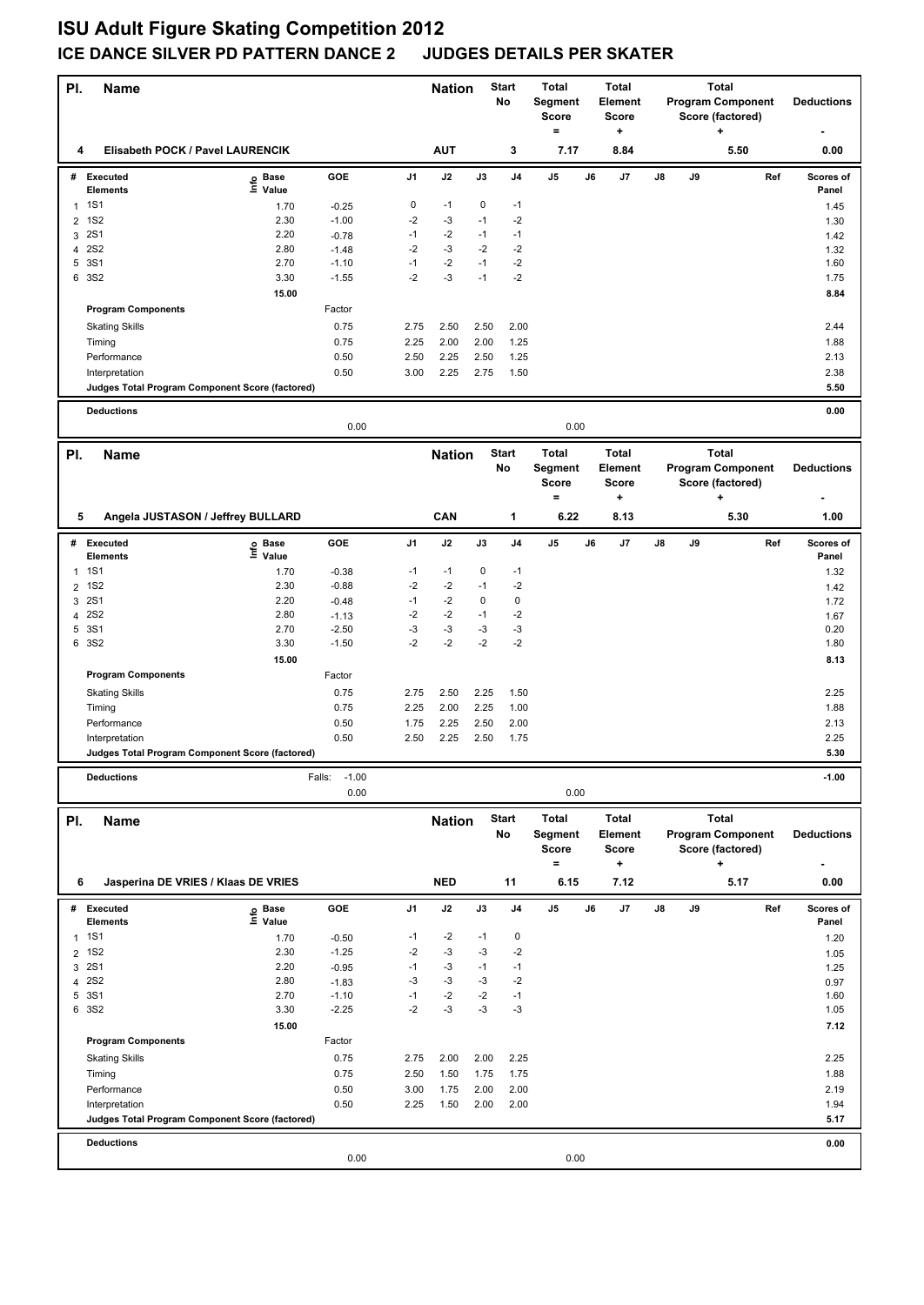| PI.            | <b>Name</b>                                            |                            |              |                | <b>Nation</b> |              | <b>Start</b><br>No | <b>Total</b><br>Segment<br><b>Score</b><br>$\equiv$ |    | <b>Total</b><br>Element<br><b>Score</b><br>٠ |               |    | Total<br><b>Program Component</b><br>Score (factored)<br>٠ |     | <b>Deductions</b>  |
|----------------|--------------------------------------------------------|----------------------------|--------------|----------------|---------------|--------------|--------------------|-----------------------------------------------------|----|----------------------------------------------|---------------|----|------------------------------------------------------------|-----|--------------------|
| 7              | Hana CONNOR / Brian CONNOR                             |                            |              |                | <b>GBR</b>    |              | 6                  | 5.79                                                |    | 6.82                                         |               |    | 4.76                                                       |     | 0.00               |
| #              | <b>Executed</b>                                        | e Base<br>⊑ Value          | GOE          | J1             | J2            | J3           | J <sub>4</sub>     | J5                                                  | J6 | J7                                           | J8            | J9 |                                                            | Ref | Scores of          |
| 1              | <b>Elements</b><br><b>1S1</b>                          | 1.70                       | $-0.75$      | -1             | -2            | $-2$         | $-1$               |                                                     |    |                                              |               |    |                                                            |     | Panel<br>0.95      |
| 2              | <b>1S2</b>                                             | 2.30                       | $-1.00$      | $-1$           | $-3$          | $-3$         | $-1$               |                                                     |    |                                              |               |    |                                                            |     | 1.30               |
| 3              | <b>2S1</b>                                             | 2.20                       | $-1.30$      | $-1$           | $-3$          | $-2$         | $-2$               |                                                     |    |                                              |               |    |                                                            |     | 0.90               |
| 4              | <b>2S2</b>                                             | 2.80                       | $-1.13$      | $-1$           | $-2$          | $-2$         | $-2$               |                                                     |    |                                              |               |    |                                                            |     | 1.67               |
| 5              | 3S1                                                    | 2.70                       | $-2.25$      | $-2$           | $-3$          | -3           | $-3$               |                                                     |    |                                              |               |    |                                                            |     | 0.45               |
| 6              | 3S2                                                    | 3.30                       | $-1.75$      | $-2$           | $-2$          | -3           | $-2$               |                                                     |    |                                              |               |    |                                                            |     | 1.55               |
|                |                                                        | 15.00                      |              |                |               |              |                    |                                                     |    |                                              |               |    |                                                            |     | 6.82               |
|                | <b>Program Components</b>                              |                            | Factor       |                |               |              |                    |                                                     |    |                                              |               |    |                                                            |     |                    |
|                | <b>Skating Skills</b>                                  |                            | 0.75         | 2.25           | 2.25          | 2.25         | 1.75               |                                                     |    |                                              |               |    |                                                            |     | 2.13               |
|                | Timing                                                 |                            | 0.75         | 2.00           | 1.75          | 2.00         | 1.25               |                                                     |    |                                              |               |    |                                                            |     | 1.75               |
|                | Performance                                            |                            | 0.50         | 1.75           | 2.00          | 2.25         | 1.50               |                                                     |    |                                              |               |    |                                                            |     | 1.88               |
|                | Interpretation                                         |                            | 0.50         | 1.50           | 2.00          | 2.25         | 1.50               |                                                     |    |                                              |               |    |                                                            |     | 1.81               |
|                | Judges Total Program Component Score (factored)        |                            |              |                |               |              |                    |                                                     |    |                                              |               |    |                                                            |     | 4.76               |
|                | <b>Deductions</b>                                      |                            |              |                |               |              |                    |                                                     |    |                                              |               |    |                                                            |     | 0.00               |
|                |                                                        |                            | 0.00         |                |               |              |                    | 0.00                                                |    |                                              |               |    |                                                            |     |                    |
| PI.            | <b>Name</b>                                            |                            |              |                | <b>Nation</b> |              | <b>Start</b>       | <b>Total</b>                                        |    | <b>Total</b>                                 |               |    | <b>Total</b>                                               |     |                    |
|                |                                                        |                            |              |                |               |              | No                 | Segment                                             |    | Element                                      |               |    | <b>Program Component</b>                                   |     | <b>Deductions</b>  |
|                |                                                        |                            |              |                |               |              |                    | <b>Score</b>                                        |    | <b>Score</b>                                 |               |    | Score (factored)                                           |     |                    |
|                |                                                        |                            |              |                |               |              |                    | $=$                                                 |    | ٠                                            |               |    | ÷                                                          |     |                    |
| 8              | <b>Helen MURCH / Alfred RUESCH</b>                     |                            |              |                | <b>GBR</b>    |              | 8                  | 4.99                                                |    | 5.87                                         |               |    | 4.10                                                       |     | 0.00               |
|                | # Executed<br><b>Elements</b>                          | e Base<br>E Value<br>Value | GOE          | J <sub>1</sub> | J2            | J3           | J <sub>4</sub>     | J5                                                  | J6 | J7                                           | J8            | J9 |                                                            | Ref | Scores of<br>Panel |
| 1              | <b>1S1</b>                                             | 1.70                       | $-0.88$      | -1             | $-2$          | $-2$         | $-2$               |                                                     |    |                                              |               |    |                                                            |     | 0.82               |
| $\overline{2}$ | <b>1S2</b>                                             | 2.30                       | $-1.25$      | $-2$           | $-2$          | $-3$         | $-3$               |                                                     |    |                                              |               |    |                                                            |     | 1.05               |
| 3              | <b>2S1</b>                                             | 2.20                       | $-1.30$      | $-1$           | -3            | $-2$         | $-2$               |                                                     |    |                                              |               |    |                                                            |     | 0.90               |
| 4              | <b>2S2</b>                                             | 2.80                       | $-1.65$      | $-2$           | $-2$          | $-3$         | $-3$               |                                                     |    |                                              |               |    |                                                            |     | 1.15               |
| 5              | 3S1                                                    | 2.70                       | $-1.80$      | $-1$           | $-2$          | $-3$         | $-3$               |                                                     |    |                                              |               |    |                                                            |     | 0.90               |
|                | 6 3S2                                                  | 3.30                       | $-2.25$      | $-2$           | -3            | -3           | $-3$               |                                                     |    |                                              |               |    |                                                            |     | 1.05               |
|                |                                                        | 15.00                      |              |                |               |              |                    |                                                     |    |                                              |               |    |                                                            |     | 5.87               |
|                | <b>Program Components</b>                              |                            | Factor       |                |               |              |                    |                                                     |    |                                              |               |    |                                                            |     |                    |
|                | <b>Skating Skills</b>                                  |                            | 0.75         | 3.00           | 2.25          | 1.75         | 1.00               |                                                     |    |                                              |               |    |                                                            |     | 2.00               |
|                | Timing                                                 |                            | 0.75         | 2.25           | 1.25          | 1.00         | 0.50               |                                                     |    |                                              |               |    |                                                            |     | 1.25               |
|                | Performance                                            |                            | 0.50         | 3.25           | 1.50          | 1.50         | 0.75               |                                                     |    |                                              |               |    |                                                            |     | 1.75               |
|                | Interpretation                                         |                            | 0.50         | 2.75           | 1.50          | 1.50         | 0.50               |                                                     |    |                                              |               |    |                                                            |     | 1.56               |
|                | <b>Judges Total Program Component Score (factored)</b> |                            |              |                |               |              |                    |                                                     |    |                                              |               |    |                                                            |     | 4.10               |
|                | <b>Deductions</b>                                      |                            |              |                |               |              |                    |                                                     |    |                                              |               |    |                                                            |     | 0.00               |
|                |                                                        |                            | 0.00         |                |               |              |                    | 0.00                                                |    |                                              |               |    |                                                            |     |                    |
| PI.            | <b>Name</b>                                            |                            |              |                | <b>Nation</b> |              | <b>Start</b>       | <b>Total</b>                                        |    | <b>Total</b>                                 |               |    | <b>Total</b>                                               |     |                    |
|                |                                                        |                            |              |                |               |              | No                 | Segment                                             |    | Element                                      |               |    | <b>Program Component</b>                                   |     | <b>Deductions</b>  |
|                |                                                        |                            |              |                |               |              |                    | Score<br>$=$                                        |    | <b>Score</b><br>$\ddot{}$                    |               |    | Score (factored)<br>٠                                      |     |                    |
| 9              | Outi HUKKI / Olli IMMONEN                              |                            |              |                | <b>FIN</b>    |              | $\overline{7}$     | 4.04                                                |    | 4.47                                         |               |    | 3.60                                                       |     | 0.00               |
|                | # Executed                                             |                            | GOE          | J1             | J2            | J3           | J <sub>4</sub>     | J5                                                  | J6 | J7                                           | $\mathsf{J}8$ | J9 |                                                            | Ref | Scores of          |
|                | Elements                                               | e Base<br>⊑ Value          |              |                |               |              |                    |                                                     |    |                                              |               |    |                                                            |     | Panel              |
| $\mathbf{1}$   | <b>1S1</b>                                             | 1.70                       | $-1.13$      | -2             | -3            | $-2$         | -2                 |                                                     |    |                                              |               |    |                                                            |     | 0.57               |
|                | 2 1S2                                                  | 2.30                       | $-1.50$      | $-3$           | $-3$          | -3           | $-3$               |                                                     |    |                                              |               |    |                                                            |     | 0.80               |
| 3              | <b>2S1</b>                                             | 2.20                       | $-1.65$      | $-2$           | $-3$          | -3           | $-2$               |                                                     |    |                                              |               |    |                                                            |     | 0.55               |
|                | 4 2 S 2                                                | 2.80                       | $-2.00$      | -3             | -3            | -3           | $-3$               |                                                     |    |                                              |               |    |                                                            |     | 0.80               |
|                | 5 3S1                                                  | 2.70                       | $-1.75$      | -2<br>$-3$     | $-2$          | $-2$         | $-3$               |                                                     |    |                                              |               |    |                                                            |     | 0.95               |
|                | 6 3S2                                                  | 3.30                       | $-2.50$      |                | $-3$          | $-3$         | $-3$               |                                                     |    |                                              |               |    |                                                            |     | 0.80               |
|                | <b>Program Components</b>                              | 15.00                      | Factor       |                |               |              |                    |                                                     |    |                                              |               |    |                                                            |     | 4.47               |
|                |                                                        |                            |              |                |               |              |                    |                                                     |    |                                              |               |    |                                                            |     |                    |
|                | <b>Skating Skills</b><br>Timing                        |                            | 0.75<br>0.75 | 1.75<br>1.50   | 2.00<br>1.50  | 1.50<br>1.00 | 1.25<br>0.50       |                                                     |    |                                              |               |    |                                                            |     | 1.63<br>1.13       |
|                | Performance                                            |                            | 0.50         | 2.00           | 1.75          | 1.25         | 1.00               |                                                     |    |                                              |               |    |                                                            |     | 1.50               |
|                | Interpretation                                         |                            | 0.50         | 2.25           | 1.50          | 1.50         | 1.00               |                                                     |    |                                              |               |    |                                                            |     | 1.56               |
|                | Judges Total Program Component Score (factored)        |                            |              |                |               |              |                    |                                                     |    |                                              |               |    |                                                            |     | 3.60               |
|                | <b>Deductions</b>                                      |                            |              |                |               |              |                    |                                                     |    |                                              |               |    |                                                            |     | 0.00               |
|                |                                                        |                            | 0.00         |                |               |              |                    | 0.00                                                |    |                                              |               |    |                                                            |     |                    |
|                |                                                        |                            |              |                |               |              |                    |                                                     |    |                                              |               |    |                                                            |     |                    |